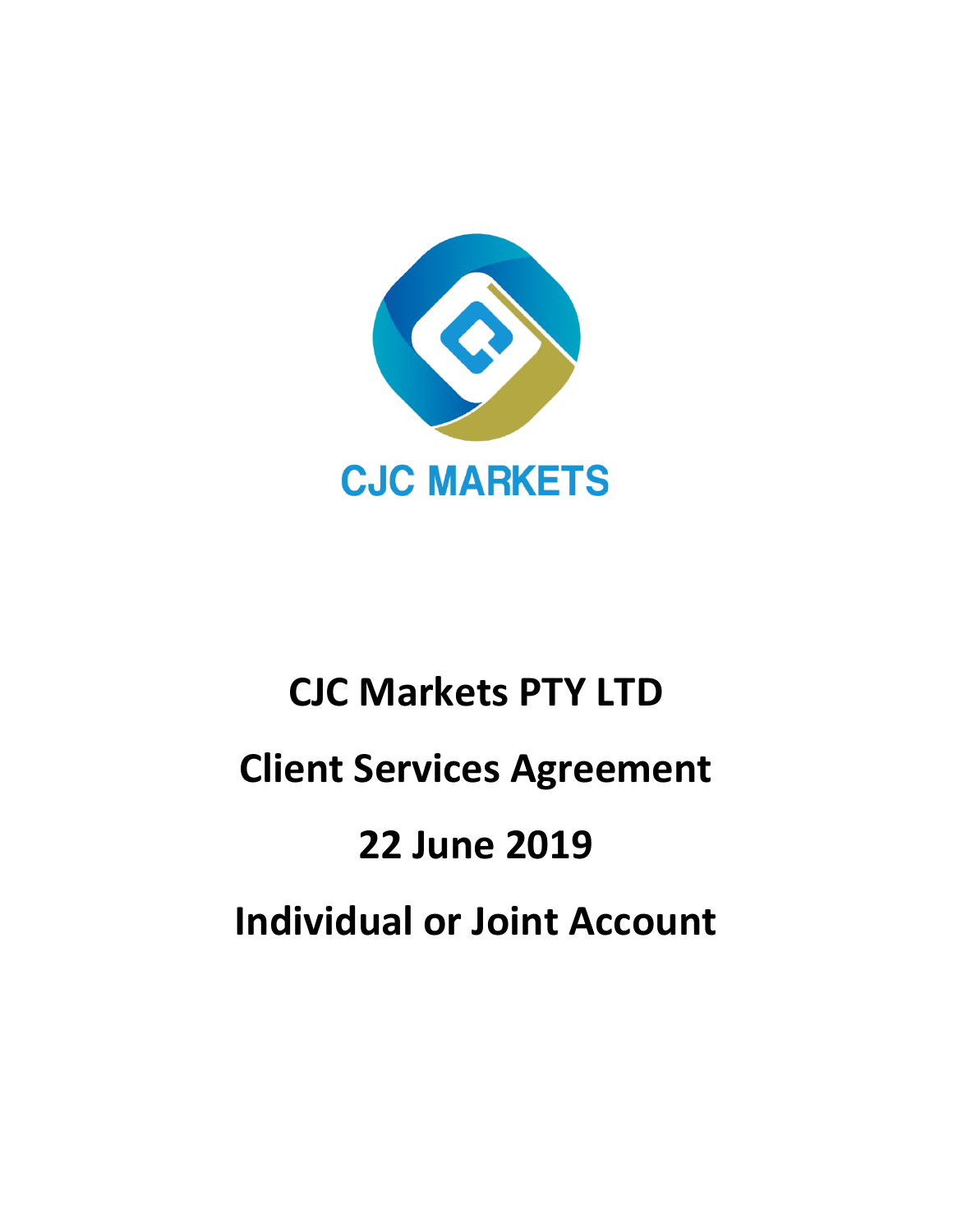#### **Policy Overview:**

#### Company name: CJC Markets PTY LTD

This Client Services Agreement comprises of the Account Application (Part 1) and the Terms and Conditions (Part 2). It is important that you read and understand the contents of both parts before completing this application. You are advised to seek professional advice if in doubt.

You must complete this form accurately and truthfully. If any of the information should change, you are required to inform us. Please provide the original or an original certified copy of following documents.

#### **Part 1: Account Application**

#### **1. Identification Documents**

- Passport
- Overseas Passport
- National Identity Card
- driver license and, in addition,
	- a document issued by a registered bank that contains the person's name and signature (for example a credit card, debit card or EFTPOS card) or
	- a bank statement issued by a registered bank in the 3 months immediately preceding the date of application or
	- a statement issued by a government agency in the 3 months immediately preceding the date of application

#### **2. Address Verification Documents**

- Bank statement
- Rate invoice
- Government issued document
- Utility invoice

#### **3. Bank Account Verification Document**

- Bank statement
- Bank encoded deposit slip
- Other document issued by your bank with your name and account number.

All documents must be issued and certification must be done in the 3 months immediately preceding the date of application. You can have your documents certified by a Justice of the Peace, a member of the police, a registered doctor, a registered teacher, a registered medical doctor, a lawyer, a notary public, a chartered accountant or a person who has the legal authority to take statutory declarations or equivalent. When certifying documents overseas, the certification must be done by a person authorised by law in that country to take statutory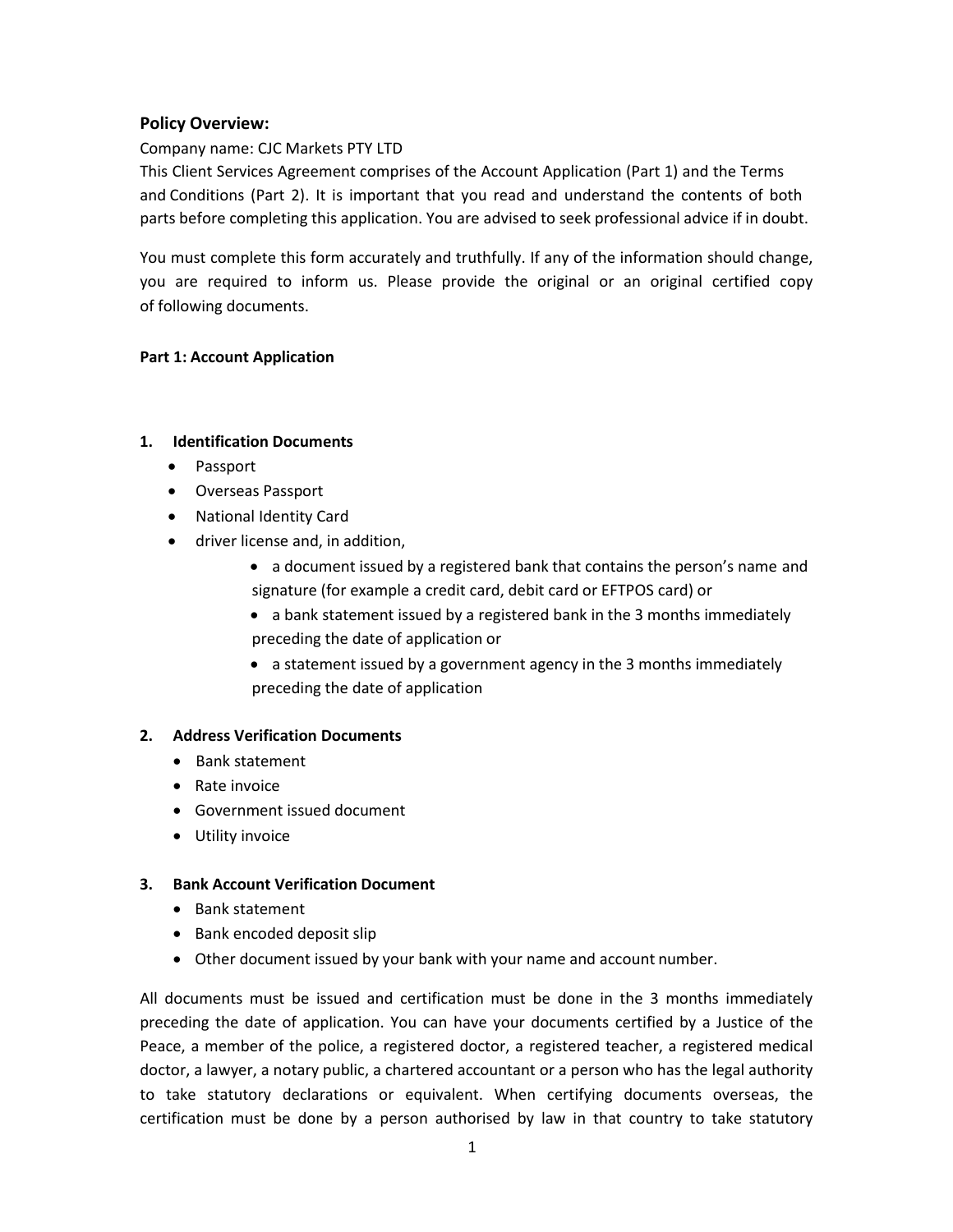declarations or equivalent in that country.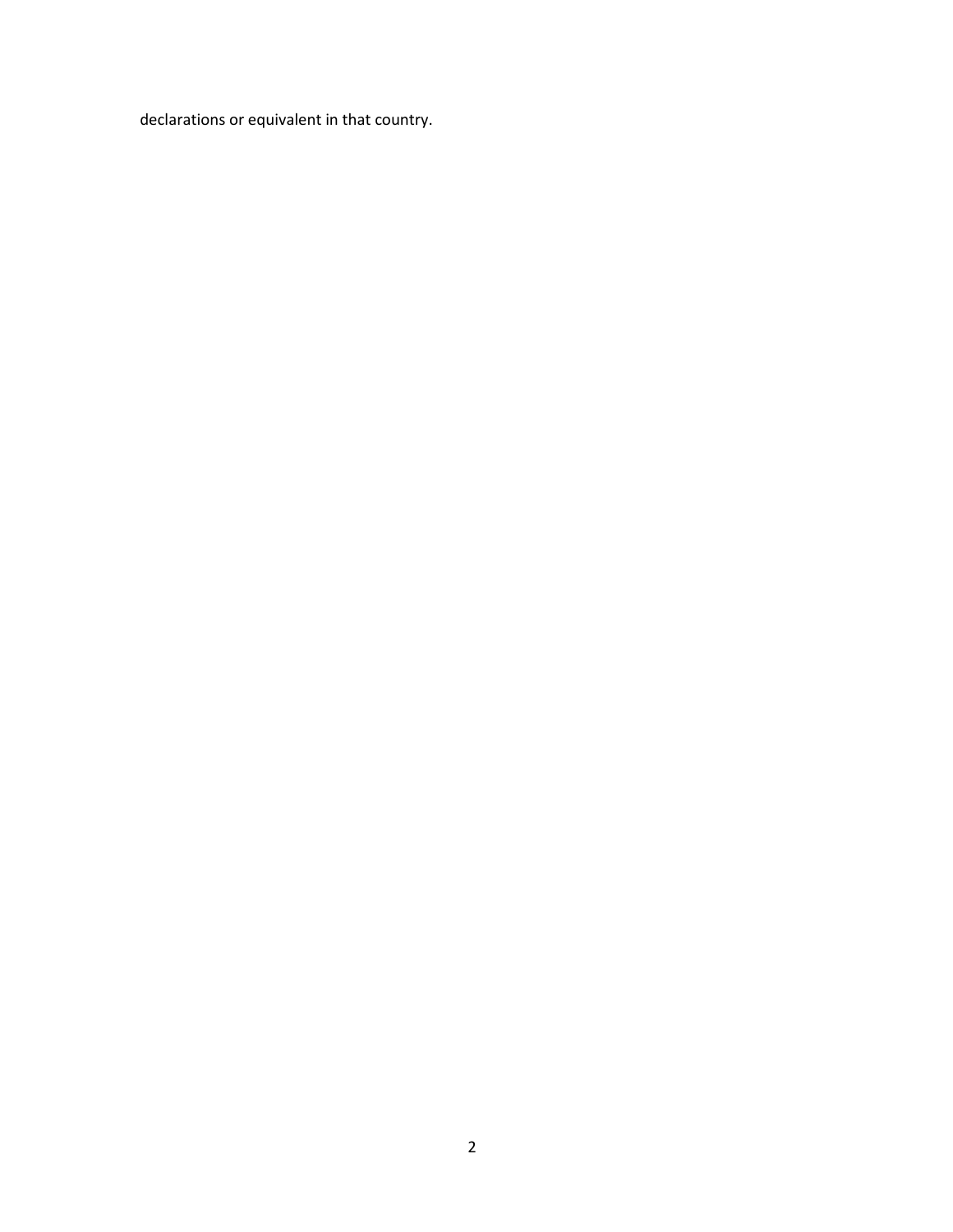US Person Status Declaration – Foreign Account Tax Compliance Act (FATCA) selfcertification. Please check ( $\checkmark$ )

- $\square$  The account holder(s) or authorised person(s) is not a U.S. person citizen or not a U.S. person for tax purpose.
- $\Box$  The account holder(s) or authorised person(s) is a U.S. person citizen or a U.S person for tax purpose.

#### **4. Account Holder Details**

#### **Account Holder Details (Individual or First Joint Applicant)**

| Title                      | Surname |             | First and middle name |
|----------------------------|---------|-------------|-----------------------|
| Other name(s) Known by     |         |             |                       |
| Date of Birth              |         | Nationality |                       |
| <b>Residential address</b> |         |             |                       |
| Mailing address            |         |             |                       |
| Telephone number           |         |             |                       |
| E-mail address             |         |             |                       |
| Telephone password         |         |             |                       |

#### **Account Holder Details (Individual or Second Joint Applicant)**

| Title                      | Surname |             | First and middle name |
|----------------------------|---------|-------------|-----------------------|
| Other name(s) Known by     |         |             |                       |
| Date of Birth              |         | Nationality |                       |
| <b>Residential address</b> |         |             |                       |
| Mailing address            |         |             |                       |
| Telephone number           |         |             |                       |
| E-mail address             |         |             |                       |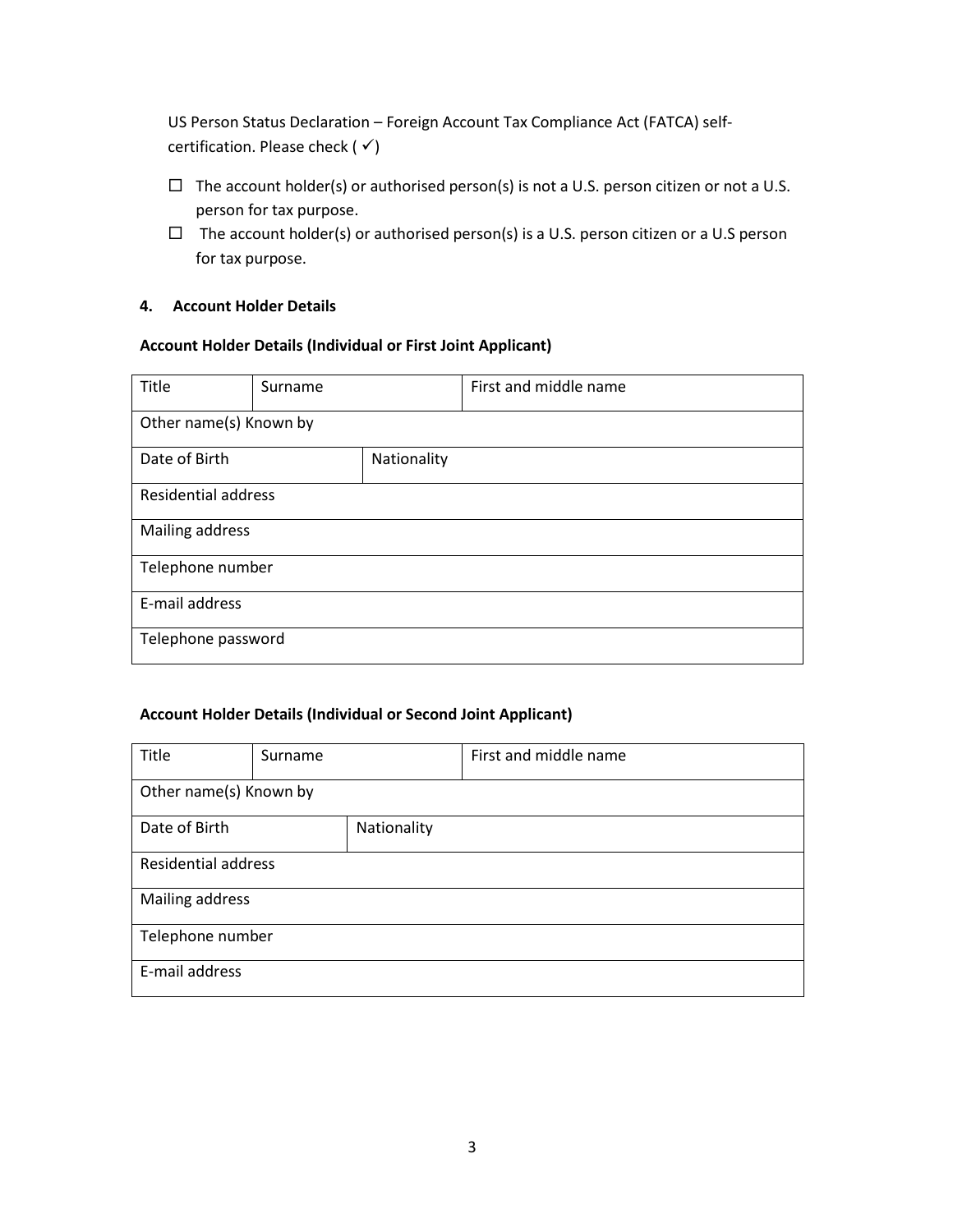#### **Account Holder Details (Individual or Third Joint Applicant)**

| Title                      | Surname |             | First and middle name |
|----------------------------|---------|-------------|-----------------------|
| Other name(s) Known by     |         |             |                       |
| Date of Birth              |         | Nationality |                       |
| <b>Residential address</b> |         |             |                       |
| Mailing address            |         |             |                       |
| Telephone number           |         |             |                       |
| Email address              |         |             |                       |

#### **5. Authorised Representative**

| Title                          | Surname                    |             | First and middle name |
|--------------------------------|----------------------------|-------------|-----------------------|
|                                | Other name(s) Known by     |             |                       |
|                                | Date of Birth              | Nationality |                       |
|                                | <b>Residential address</b> |             |                       |
|                                | Mailing address            |             |                       |
|                                | Telephone number           |             |                       |
| Email address                  |                            |             |                       |
| Relationship to Account Holder |                            |             |                       |

#### **6. Bank Account Details**

| Name of Bank          |  |
|-----------------------|--|
| Name of Account       |  |
| <b>Account Number</b> |  |

The bank account name must be the same as that of the applicant. We will use this bank account as the standard settlement instruction for settlement of funds. If you wish to add or change accounts, please inform us and provide proof of account.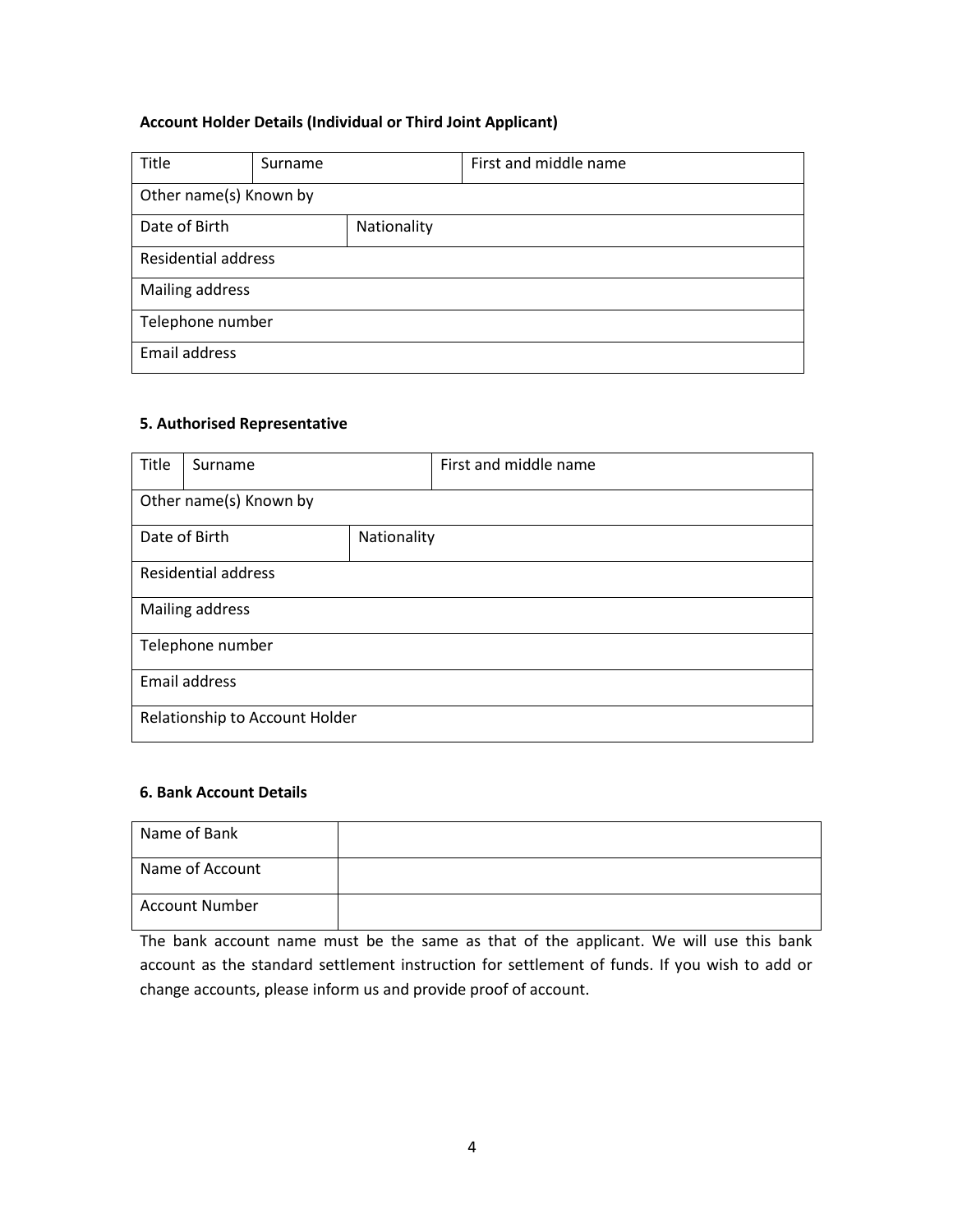#### **13. Suitability of Product for Client**

#### **Warning**

**Many derivatives are complex and high-risk financial products that are not suitable for most retail investors. If you do not understand a derivative described in this document and the risks associated with it, you should not enter into it. You can also seek advice from a financial adviser to help you make your decision. You should ask if that adviser has experience with these types of derivatives. You are strongly advised to give us information to determine your suitability to trade derivatives. If you are not suitable to trade derivatives, you may risk exposing yourself to risks that fall outside your knowledge and experience and you may not have the knowledge or experience to properly assess or mitigate the effects of the derivative. Without the information from you, there is a strong risk that we will not be able to assess whether you have the necessary knowledge and experience to understand the risksinvolved.**

#### **14. Risk Disclosure Statement**

Trading in leveraged foreign exchange, CFDs and derivatives is risky and losses can be substantial. The risks stated in this statement are not full and complete and may change. You are recommended to seek professional opinion and carefully decide on whether such trading is suitable for you. Below are some of the risks you should consider.

There is a possibility that you may lose more than your initial deposit due to the elevated level of risks involved.

When trading leveraged products, a large exposure may be taken with a relatively small deposit. This can lead to magnification of losses and you may lose more than your original investment amount.

You may be required to maintain additional funds in your account at short notice due to increased market volatility or other reasons. If you are not able to do so, your positions may be closed out.

There may arise situations where it may be difficult for you to close out your positions. This may be due to high price volatility or a sharp reduction in liquidity.

Stop loss orders are not guaranteed and under certain conditions there may be gapping in prices and such orders may be executed at prices which may differ from the ordered price to a considerable extent.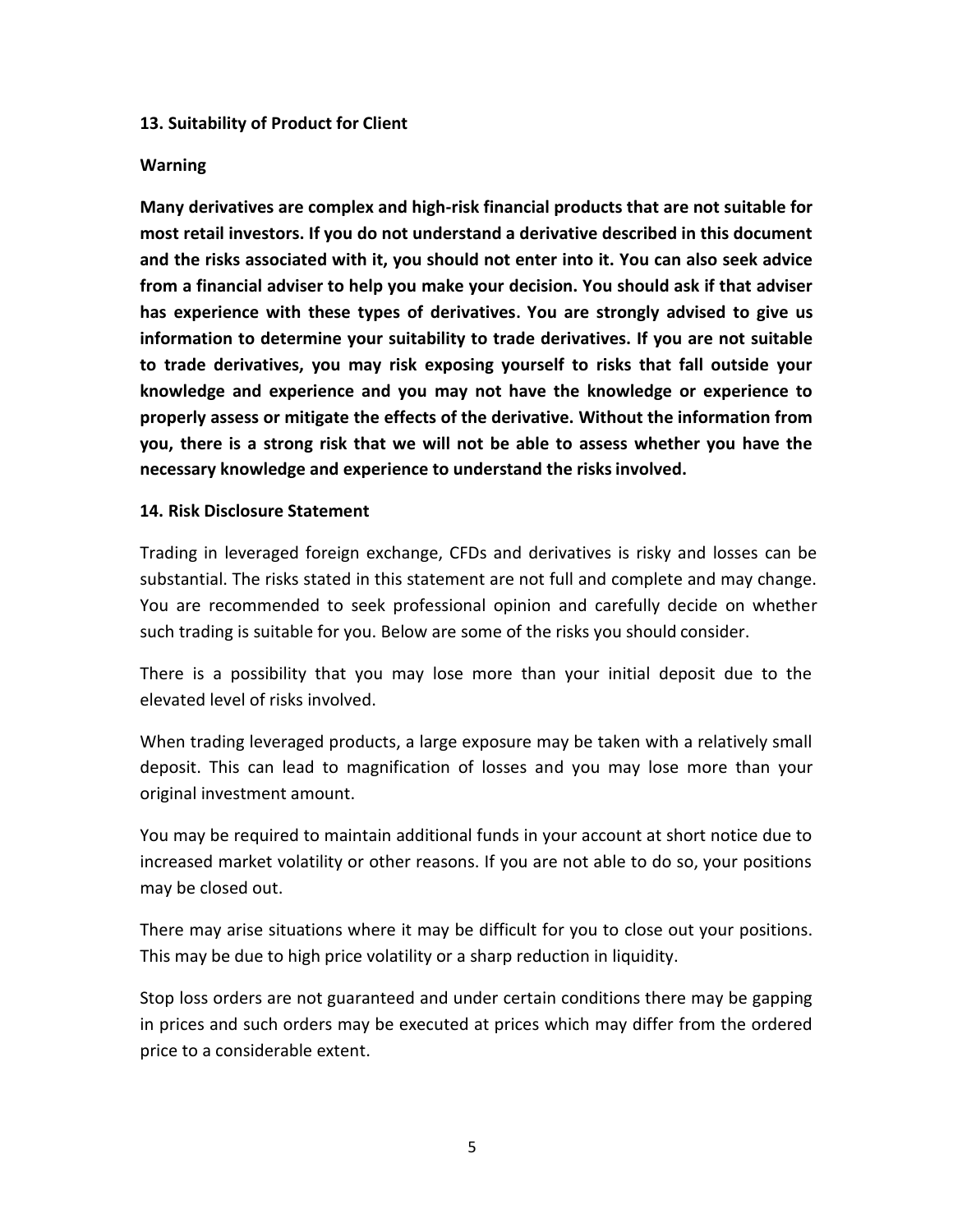Trading on-line may be subject to risks associated to using the internet. There may be losses in connectivity or internet failure or connection may be slow or there may be a power outage or equipment failure.

## **15. Client Acknowledgement and Declaration**

By signing and completing this Account Application, you acknowledge and declare that:

- 1. You have read and understood the Client Services Agreement and agree to be bound by the Terms and Conditions and all that in the Agreement or any variations that may be informed to you from time to time.
- 2. You have read and understood the Risk Disclosure Statement.
- 3. You have read and understood the Product Disclosure Statement.
- 4. You agree that the trading of the products made available in this account is suitable for you.
- 5. You confirm that all the information that you have provided is correct.
- 6. This Application and associated documents do not disclose all risks associated with the products you are trading and that you should seek professional advice or make careful studies before opening the account.
- 7. You have appointed us to be the principal of your trades in accordance with the Terms and Conditions of the Agreement.
- 8. You agree that for a joint account, the liability of each person is joint andseveral.
- 9. You confirm that the account holder(s) and any authorised person is not a Politically Exposed Person (PEP) and that no monies or activities are associated with money laundering, the financing of terrorism or other illegal activities.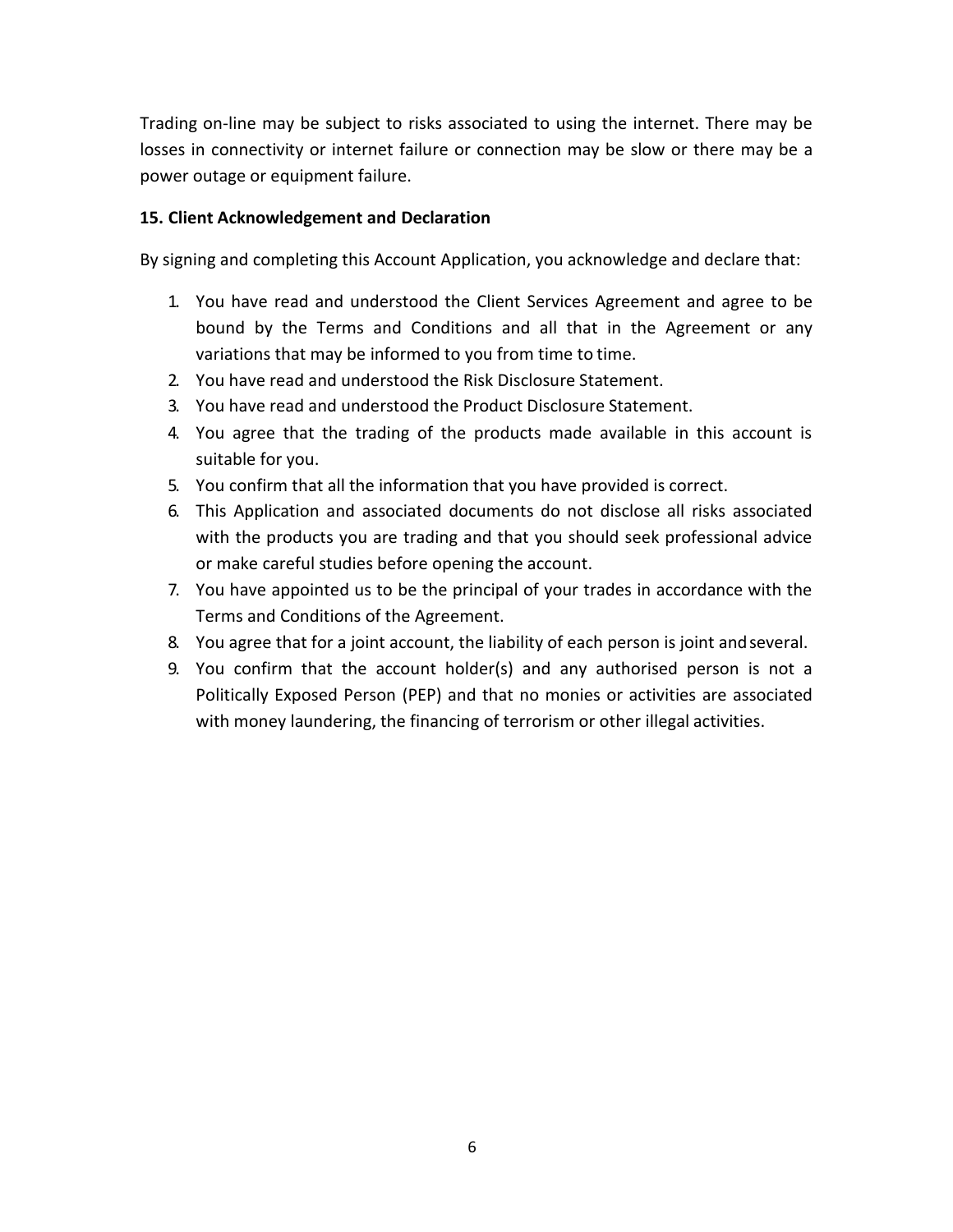# **16. Signature**

| of the Power of Attorney must be provided if signed by an attorney.                                                                                                                                                           | The account holder(s), all authorised persons and attorneys must sign. A certified copy |
|-------------------------------------------------------------------------------------------------------------------------------------------------------------------------------------------------------------------------------|-----------------------------------------------------------------------------------------|
| Signed for and on behalf of CJC Markets PTY LTD                                                                                                                                                                               |                                                                                         |
| Name: Name and the service of the service of the service of the service of the service of the service of the service of the service of the service of the service of the service of the service of the service of the service |                                                                                         |
|                                                                                                                                                                                                                               |                                                                                         |
|                                                                                                                                                                                                                               |                                                                                         |
|                                                                                                                                                                                                                               |                                                                                         |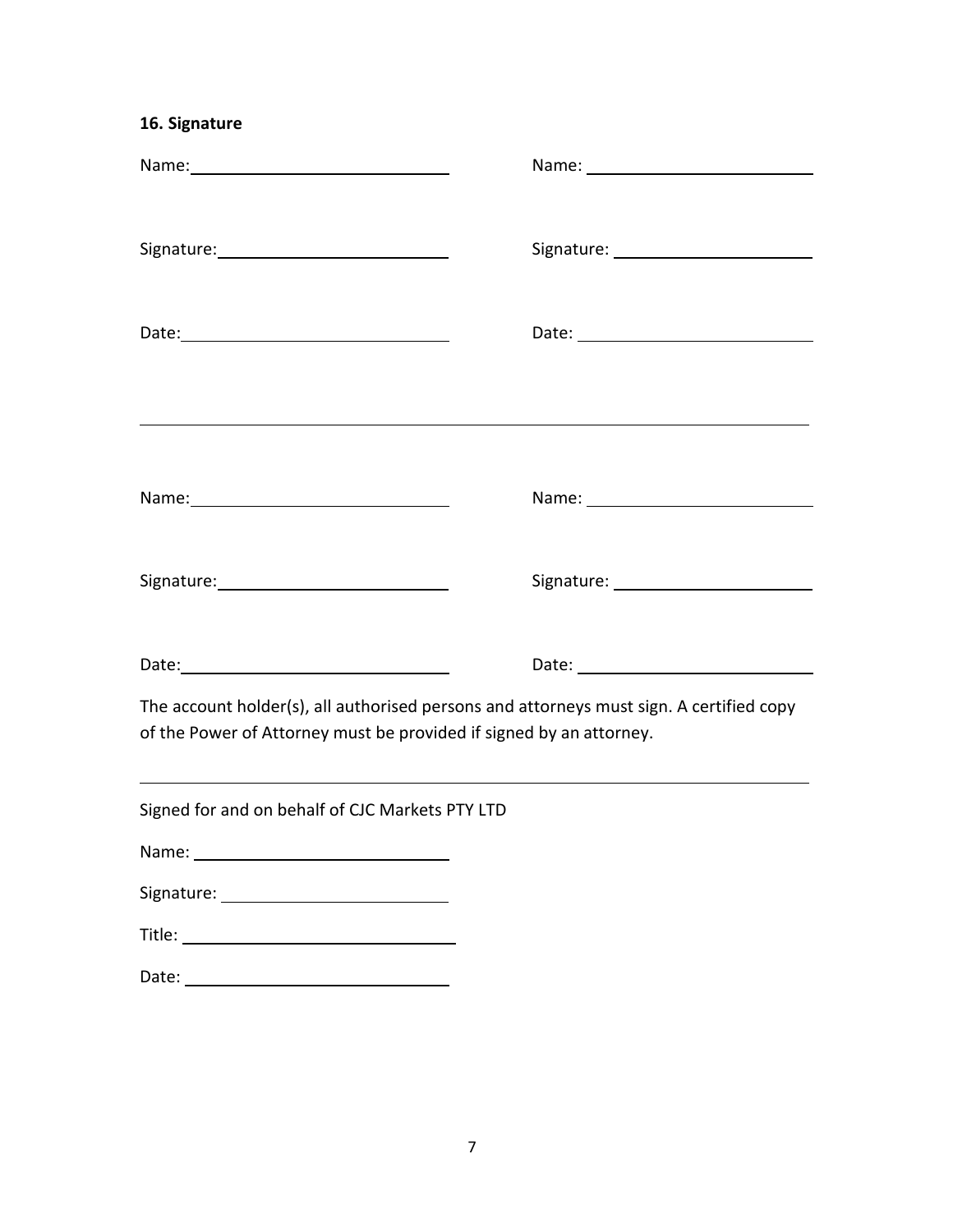## **Part 2. Terms and Conditions**

## **1. Agreement**

This Client Services Agreement contains the terms and conditions with which a customer ("You") agrees to deal with CJC Markets ("CJC"). This Agreement consists of the Account Application (Part 1) and the Terms and Conditions (Part 2). By opening an Account with CJC, you agree to be bound by this Agreement and the Terms and Conditions and acknowledged that you have read and fully understood this Agreement, the Risk Disclosure Statement and the Product Disclosure Statement

## **2. Services Provided to You**

(a) CJC will provide you with the ability to deal in contracts for difference ("Contract") and other derivative products ("Contract").

(b) CJC will provide you with an electronic platform ("Trading Platform") to execute trades.

(c) CJC does not provide any financial or investment advice.

(d) CJC may, from time to time, provide general information. None of this information should be considered as any form of advice. CJC does not guarantee the accuracy of any information or recommendation given to you or warrant the merit of any trade. You must assess the accuracy of information given to you and decide whether the information, recommendation or opinion is useful or suitable for you.

#### **3. Your Account**

(a) You warrant that the information given in the Account Application is true and correct and that you will inform CJC of any changes.

(b) When two or more persons are account holders, they shall jointly and severally be liable for the obligations of the Account.

(c) Any instruction given to us by any one person shall be deemed sufficient for action to be taken and CJC is under no obligation to inform any other person(s).

(d) A default by one person shall be deemed as a default of the Account.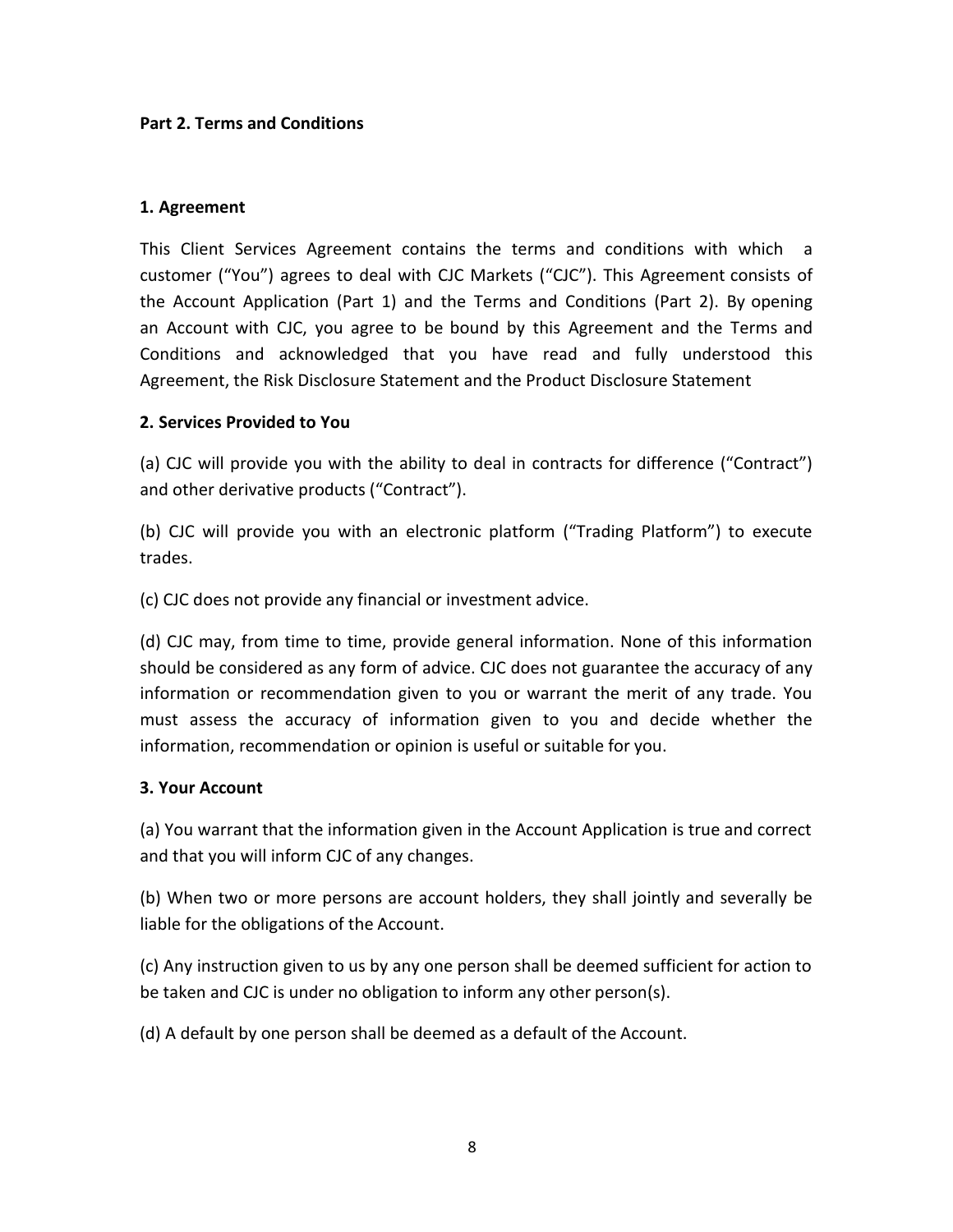(e) Any instruction given by an Authorised Person or Attorney shall be deemed as given by you. CJC may also give information to any Authorised Person or Attorney and this shall be deemed as have been given to you.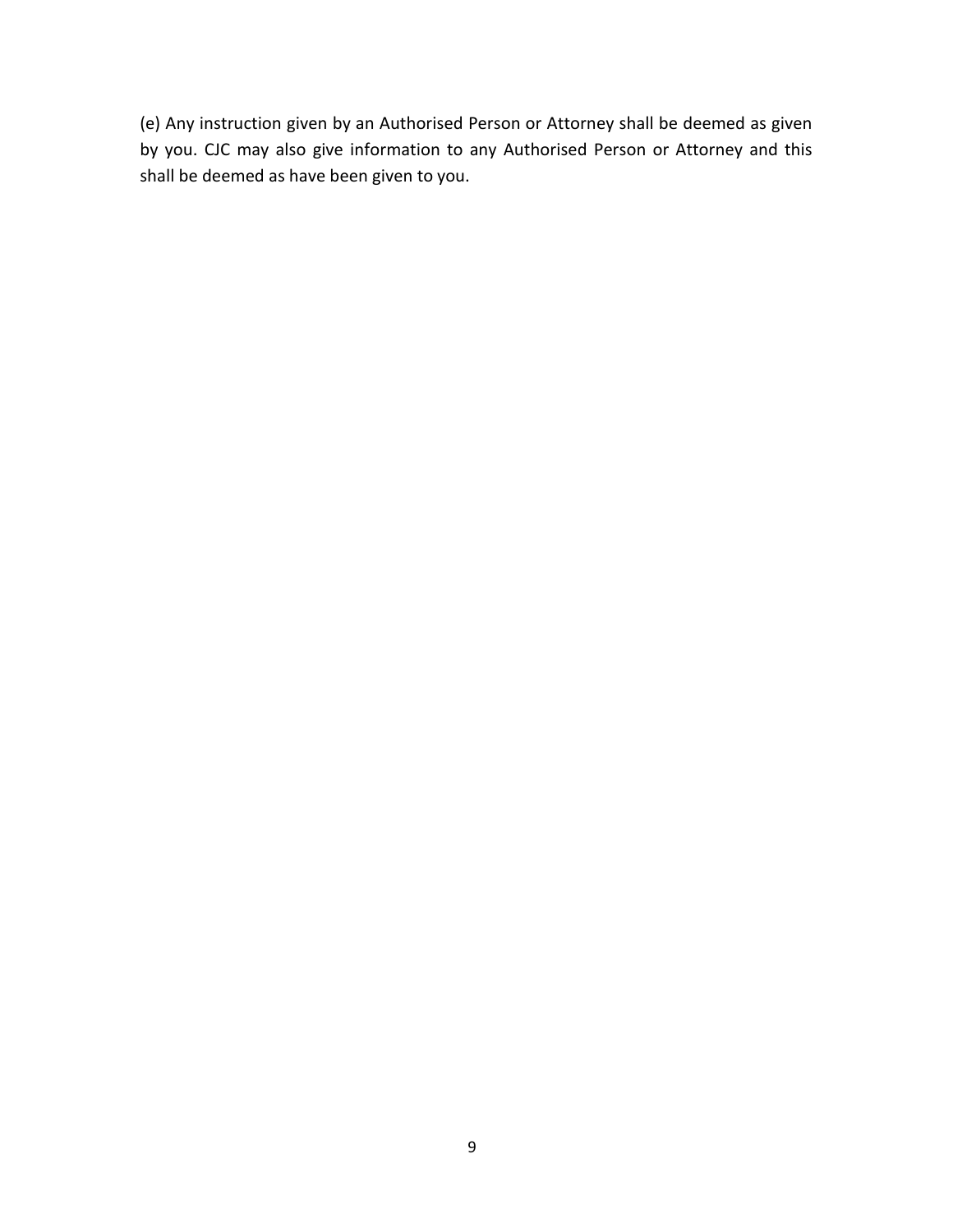## **4. Trading Risk**

(a) The risks of all trades are borne by you.

(b) CJC will not be liable for any losses or costs incurred by you because of any information that CJC may have provided to you.

(c) For trades that are executed at prices that are out of the prevailing market, CJC reserves the right to void the trades or to adjust them to prices that were at the prevailing market. Any losses will be borne by you and profits accrue to you.

#### **5. Margin Requirements**

(a) CJC requires that your account has sufficient Collateral to act as Margin before you can establish a position. CJC only accepts money in the form of cleared funds by electronic transfer as Collateral. Your liability is not limited to the amount of Margin you have in your account.

(b) CJC reserves the right to decide on the amount of Margin required without prior notification to you. The new requirement may apply to existing and new Positions.

(c) You are advised to maintain sufficient Margin and to remain contactable at all time. Your Account's margin level is clearly stated on your trading platform. You agree that electronic trading carries the risk of you not being able to access your Account at all time and that this may affect your ability to access your margin level.

(d) CJC is not obligated to inform you of your margin level or make a Margin Call to you at any time.

#### **6. Stop-out closing of Positions**

(a) Some or all your positions may be closed out if your equity reaches the Stop-Out Level. It is at CJC's discretion to decide which Positions to close out.

(b) There is no guarantee that Positions will be closed out at prices prevailing at the time when the stop-out was triggered. Your account may be in deficit after your Positions have been stopped-out.

(c) If your account is in deficit, you are obligated to make payments to CJC to eliminate the deficiency.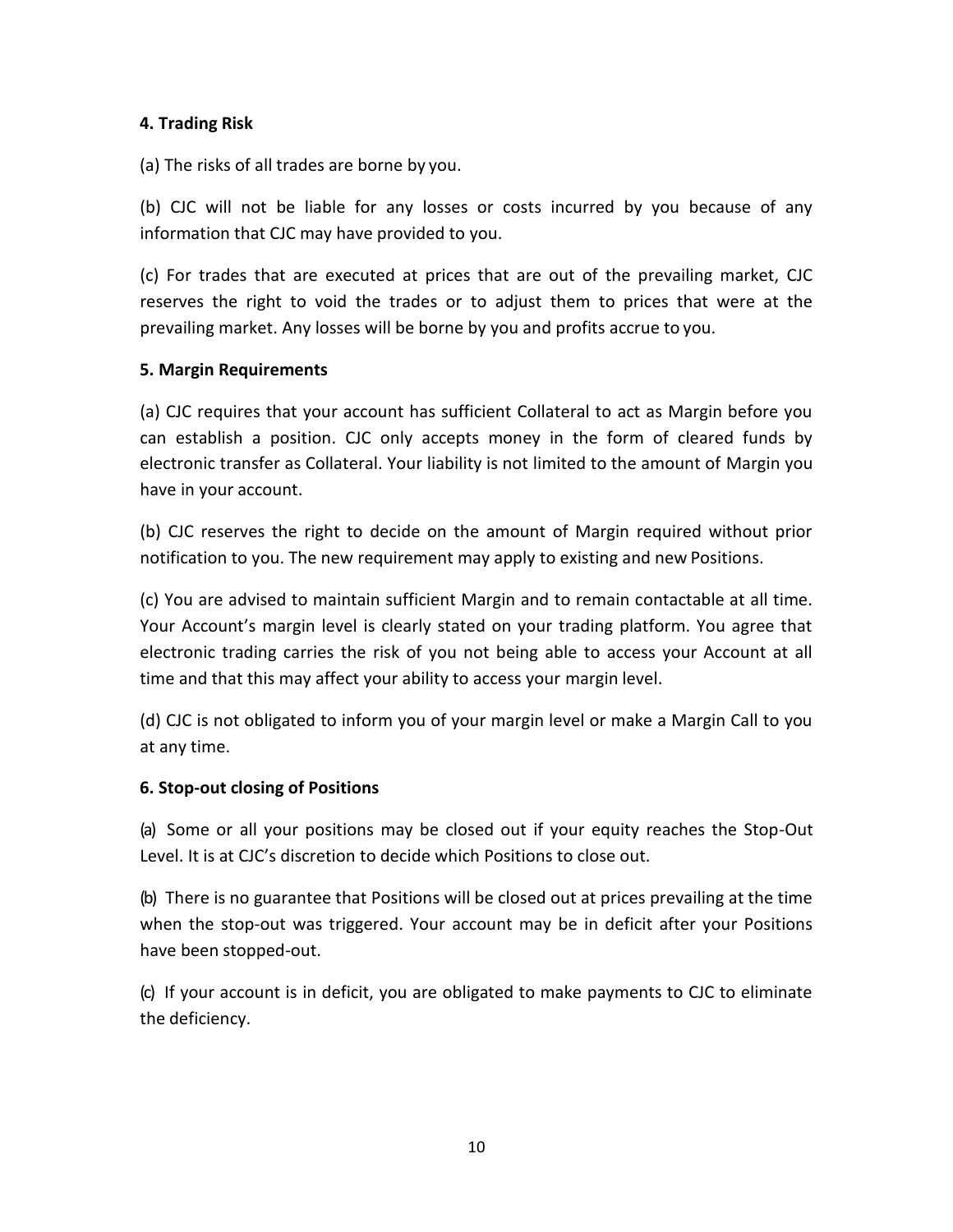(d) CJC is not obligated to allow you time to further transfer funds to meet Margin Calls. However, from time to time, CJC may at is discretion, grant you time to meet your requirements or delay closing out your Positions.

## **7. Dealing Instructions**

(a) CJC will not be responsible for any losses or costs incurred when acting on instructions which reasonably can be thought of as coming from you even though such instructions have not come from you.

(b) You may change your telephone password at any time by informing us in writing.

(c) You may change the Authorised Person at any time by informing us in writing.

(d) You are responsible for ensuring that your account information is kept private and secure always. You are responsible for all information CJC sends to you and all trades done in your Account. CJC does not have to establish the identity of any one using your Account when you trade electronically.

(e) CJC will endeavour to fill your orders to the best of its ability. However, at times, the price that the order is filled at may be different from the order price. This is known as "slippage". CJC does not guarantee that orders will be filled at the ordered price.

## **8. Telephone Recording**

(a) All conversations are recorded.

(b) You consent to the recording of your conversations with CJC and

(c) You consent that these recordings may be used as evidence in any fact finding or dispute between you and CJC and

(d) You consent that these recordings may be provided to any organisations as part of an investigation or audit including but not limited to anti-money laundering or counter financing of terrorism.

## **9. Facsimile and Telephone Indemnity**

(a) You agree that CJC may accept telephone or facsimile instructions but is not obligated to accept them.

(b) CJC will not be liable for any losses or costs incurred due to its acting on instructions which may be fraudulent, unauthorised or forged. You agree to indemnify CJC from all damages from such instructions.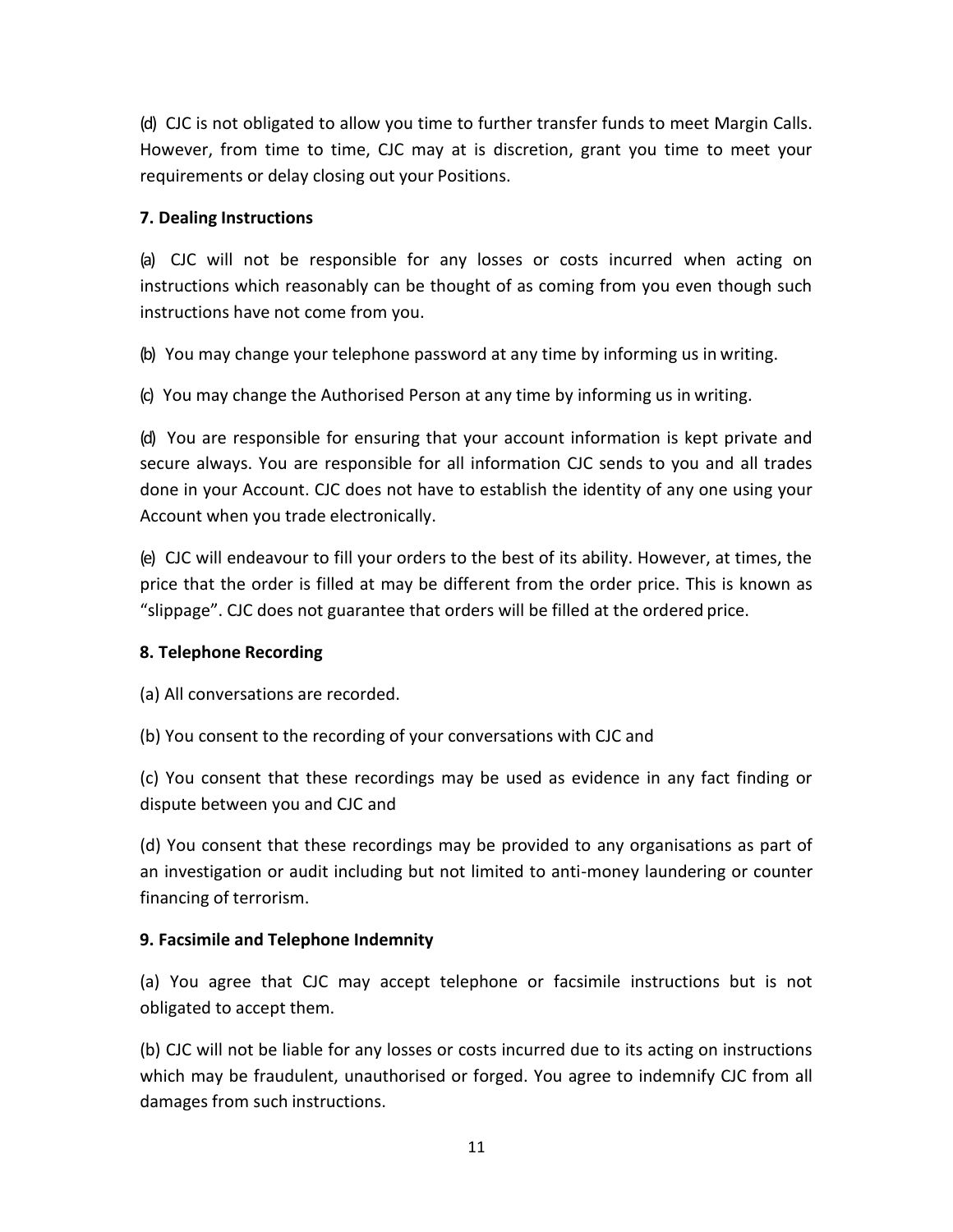(c) It is your responsibility to ensure that fraudulent, unauthorised or forged instructions are not given to CJC and to inform CJC immediately in the event of such occurrences.

(c) You agree that any interest earned from the trust accounts belongs to CJC.

## **10. Movement of Funds**

(a) No third-party payment of funds in or out will be accepted. All funds paid into your Account at CJC must be from an account that belongs to you and all funds paid to you must be to an account that belongs to you.

(b) CJC reserves the right to refuse any payment in or out.

(c) CJC shall not be responsible or liable for any losses or costs incurred directly or indirectly by you or any party due to the non-acceptance of funds.

(d) CJC shall not be responsible or liable for any losses due to the stop-out closing of Positions due to the non-acceptance of funds for the intention of funding margin requirement.

(e) Some payments may be subject to withholding fees or other form of expenses or deductions. The final amount that CJC receives may be less the amount originally remitted or what you expect. CJC is the recipient and has no control of the amount of deductions. You are advised to take note of such deductions and to ensure that funds to be received at CJC will be of a sufficient quantity. This is especially important if the funds are for satisfying margin requirements.

(f) While CJC will endeavour to credit your account with funds received as soon as possible, this may not be possible if funds are received during hours when the office is not operational, when an investigation is needed to ascertain the source or ownership of funds or when the amount received is in dispute. Clients are to ensure that funds sent to CJC are in cleared funds, from a legitimate source and not subject to any encumbrances.

(g) It is your responsibility to ensure that instructions for payment out of funds are correct, clear and sufficient. CJC does not accept any losses or costs incurred due to incorrect or insufficient information given by you.

(h) CJC may withhold payments if

(i) It is necessary to meet regulatory or legal obligations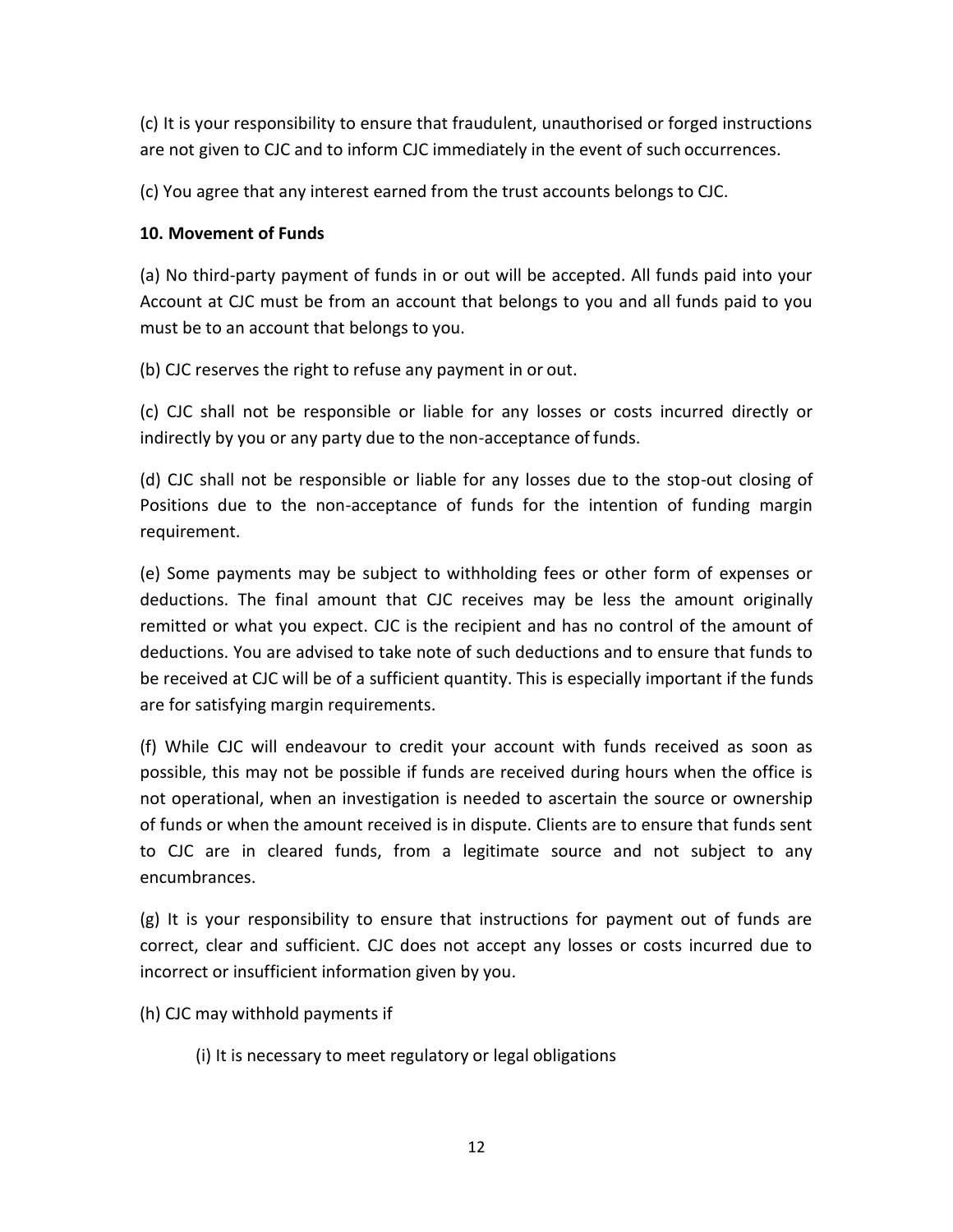(ii) Your Position requires the withholding of funds to meet a potential adverse movement in the value of your equity.

(iii) There is an unresolved dispute between You and CJC.

(iv) You have an unpaid or contingent liability to CJC.

(i) The amount of funds that you receive may be less than that remitted due to expenses and fees.

# **11. Confirmation of Orders, Trades, Confirmation Information and Proof of Communication.**

(a) All your orders and trades are conducted and displayed on the Trading Platform and can be easily accessed during the time that the system is open for you to use. This existence of the information and their ready accessibility fulfils CJC's obligation to confirm your orders and trades and is proof that CJC has communicated the information to you. Any discrepancy should be reported to CJC within 24 hours.

(b) CJC may communicate to you by a variety of means and this may include:

- (i) By posting on the Trading Platform.
- (ii) By posting on its website.
- (iii) By sending an email to you.
- (iv) By communicating with you through social media or chat application.
- (v) In writing.
- (vi) Verbally

Any form of communication untaken above will be deemed as CJC having fulfilled its obligation to communicate with you. With regards to Section 68 of the Financial Markets Conduct Regulations 2014, you agree that the required confirmation information can be made available to you through the Trading Platform or an electronic facility on a substantially continuous basis.

## **12. CJC's Right to Refuse to Deal or Trade**

(a) CJC reserves the right to refuse an order, deal with or on behalf of you. CJC also may reduce your position or limit the type of order that you can place. Such a refusal shall not prejudice any other rights of CJC in this Agreement.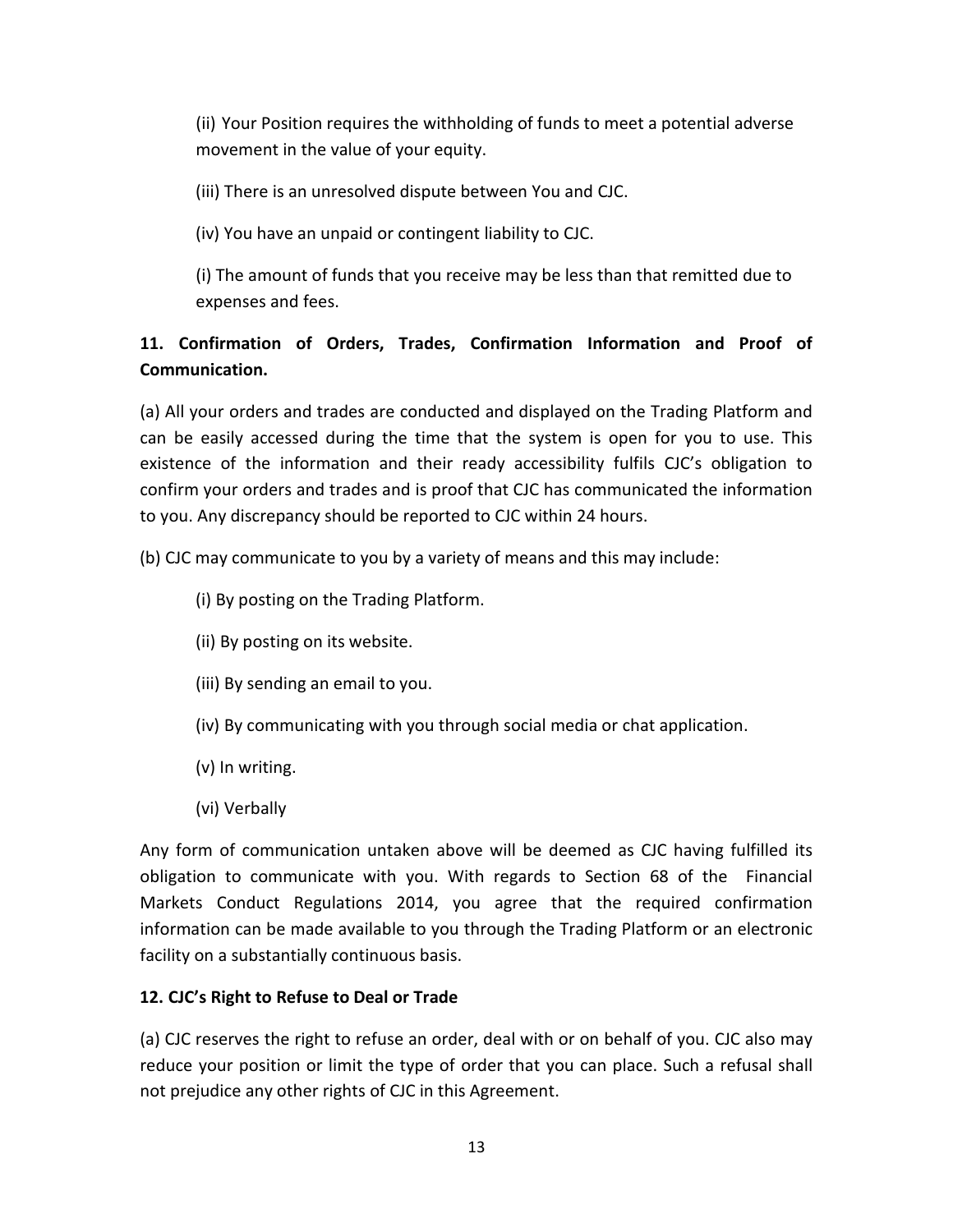(b) Strategies that are intended to exploit errors in pricing are not acceptable. Trading activity designed to disrupt CJC's service, deny others of its service or negatively affect the functioning of its systems are also not acceptable. Actions CJC may take include but is not limited to:

- (i) Restrict your access to the Trading Platform or part of it.
- (ii) Widen the Spread available to you.
- (iii) Make null and void any abusive trades and adjust your Account.
- (iv) Take back any profits due to abusive trades.
- (v) Terminate this Agreement.

## **13. CJC's Right to Deal**

(a) You agree that CJC, its employees, directors or persons or entities associated with it may deal or trade on their own accounts by selling or buying the Contract to or fromyou.

(b) CJC may take the opposite side of your trade.

## **14. Fees and Charges.**

(a) CJC's fees and charges are set out on its website and may change from time to time. Changes will be updated on the website and notified to you.

(b) You agree to pay:

- (i) All spreads associated with your transactions.
- (ii) All roll-over (swap) charges associated with your Positions.
- (ii) All costs incurred in the receipt and payment of funds.
- (iv) All commissions incurred in the transaction of a Contract or any service provided by CJC.
- (v) All account maintenance fees.
- (vi) All interest due on your Account because of the Account being overdrawn or due to any debt owing to CJC. CJC may add a percentage above that which is charged by its creditors in the calculation of the interest amount. This percentage is at CJC's discretion.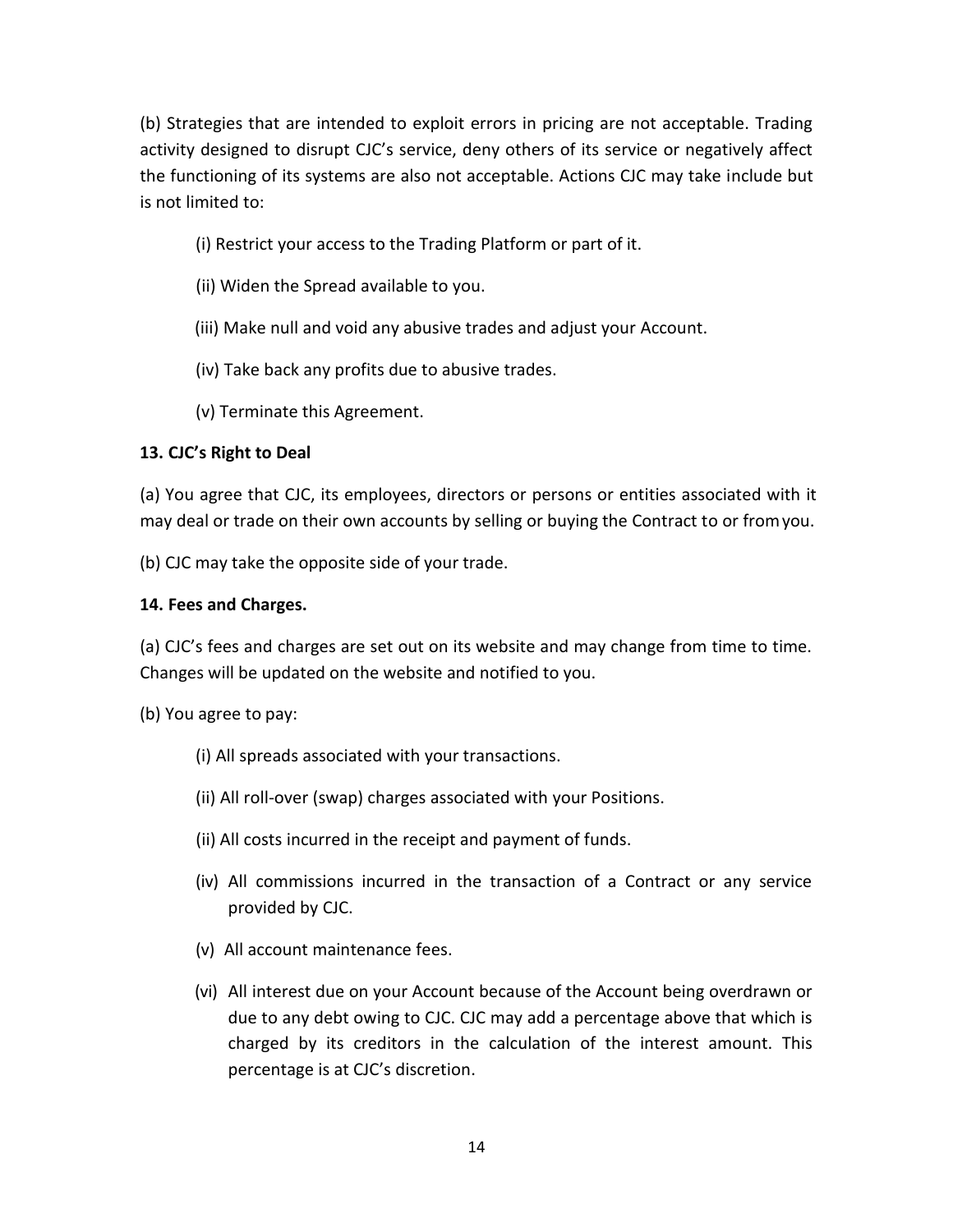(vii) All fees that are associated with your account.

## **15. Closing or Voidance of Positions**

CJC has the absolute right to close any Position or void any trade where we are in dispute with you or where there is a breach to the Terms and Conditions.

## **16. Suspension of Account**

CJC may suspend your account if it believes the following has occurred:

(a) You have not displayed or CJC believes you have not displayed sufficient knowledge or understanding of the risks in the trading of derivatives or the Contracts offered by CJC.

(b) There is a threat to or a reason to believe that there is a threat to your Account.

(c) When circumstances may arise where CJC believes a suspension is necessary to investigate the circumstance.

(d) When you remain, after a period of 10 working days, uncontactable or have not replied to CJC despite its attempts at communication.

(e) If your Account remains inactive for a period.

(f) If you display an abusive or bullying behaviour towards any employee, Director, agent or any person associated with CJC.

## **17. Set – off Rights**

CJC may and without notice undertake the following or set-off to satisfy your liabilities to CJC.

- (a) Combine all your Accounts.
- (b) Sett-off any sums that are outstanding credit to you.

#### **18. Force Majeure**

CJC shall not be responsible for and shall not be in breach of this Agreement or be liable to you for any losses or costs incurred due to incidents, happenings or events which are beyond CJC's reasonable control. Such incidents may be but is not limited to a failure of the internet, a failure of CJC's systems, break-down in electronic communications,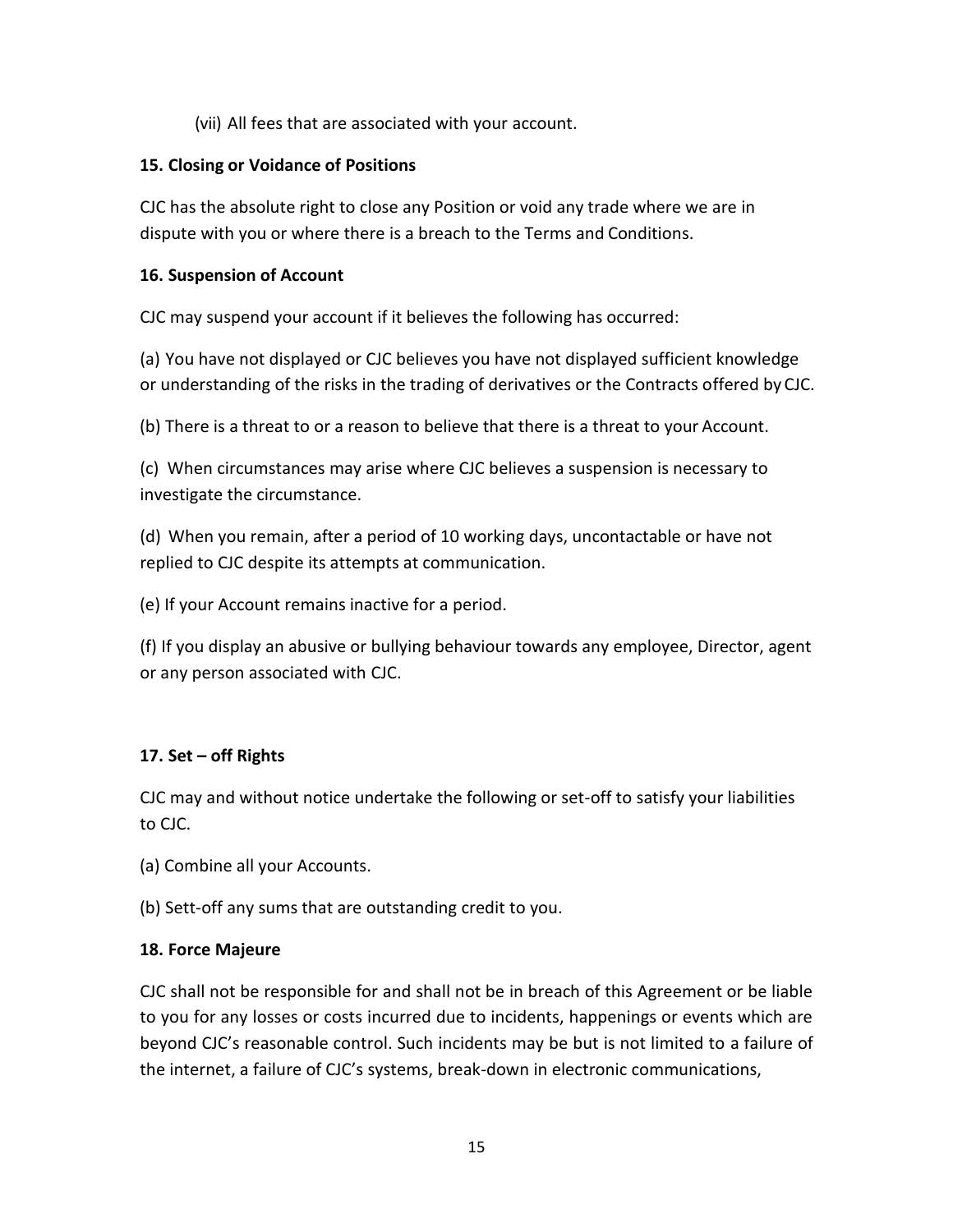labour dispute, power outage, earthquake, an act of God, flood, war or an act of government.

## **19. Discontinuation and Ceasing of Offering of a Contract**

(a) CJC may discontinue or cease to offer a Contract at any time and will inform you of the date (Cessation Date) at which the Contract will cease to be offered.

(b) If the contract ceases to be available, you agree that you will close out any Positions that you may have in the Contract before the Cessation Date and that if this is not done, CJC will close out the Contract at a price at its discretion.

## **20. Indemnity**

(a) You agree to not claim from CJC and to indemnify CJC fully of any liabilities, costs or damages which you may suffer or may be imposed on CJC in connection or due to:

- (i) Any action taken by CJC due to a Default Event.
- (ii) Your breaching of this Agreement.
- (iii) Any wrong or misleading information or any information or instruction given to us from whom it appears to be from an Authorised Person.
- (iv) Unauthorised use of the Account.
- (v) Damages caused by malwares.

(vi) System outages or failure in communication systems.

(vii) Your inability to access CJC's services or CJC not able to provide you with its services.

The indemnity above shall be in a continuous manner and will include liabilities which may be past, present, in the future or contingent. This indemnity shall survive the termination of the Agreement or any transactions under this Agreement.

## **21. Default Event**

## **21.1 What is a Default Event?**

The events listed below shall be considered a Default Event.

(a) You have breached any term and condition in this Agreement.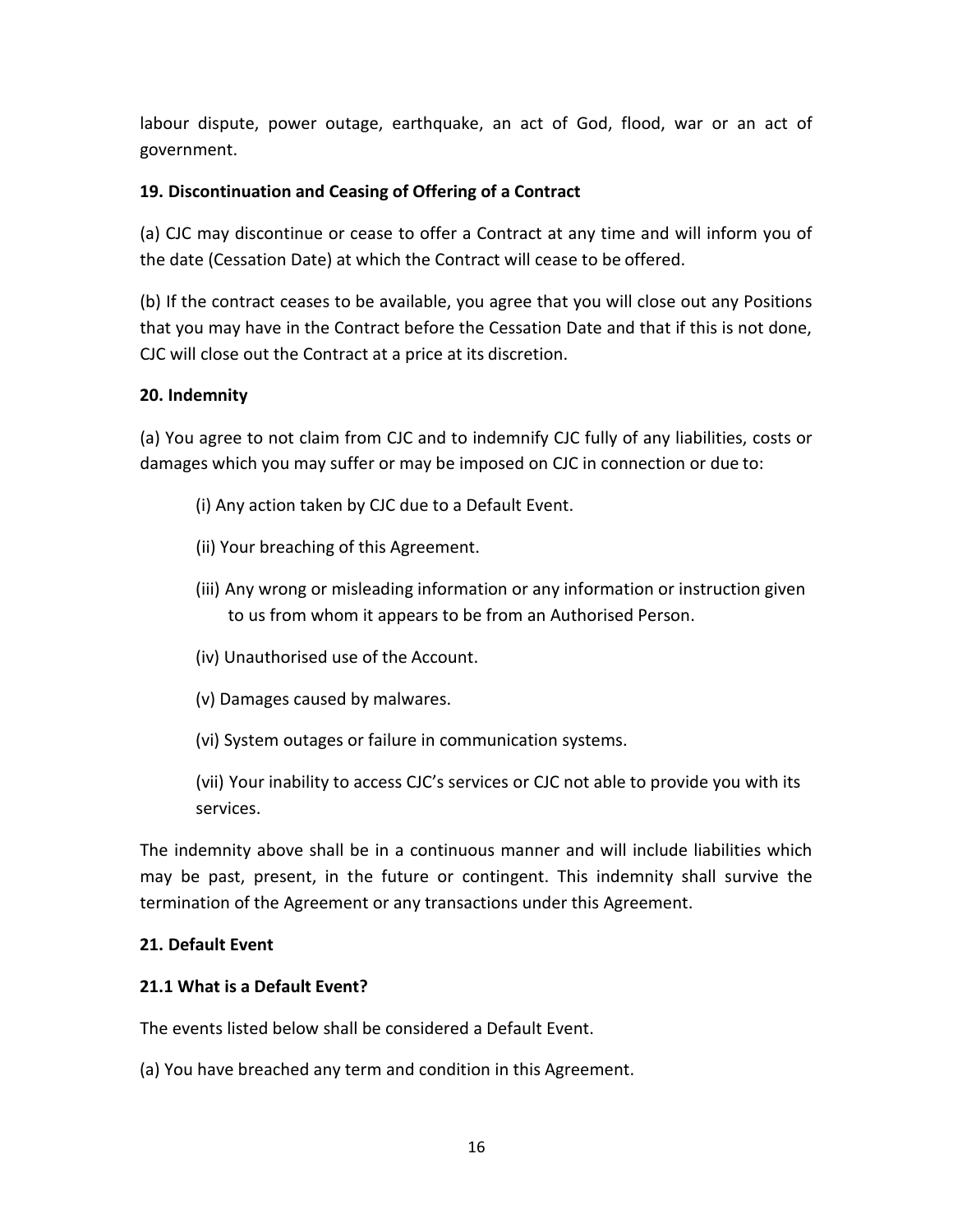(b) You have provided CJC with false or misleading information.

(c) You have conducted transactions which are abnormal, may cause harm to CJC or may be in breach of this Agreement.

- (d) You pass away or are of unsound mind.
- (e) You fail to provide sufficient Margin or increase Margin when required to do so.
- (f) You fail to pay CJC any fees or costs when required.
- (g) You become a bankrupt of insolvent.

(h) You use the Account or CJC believes you use the Account to engage in or facilitate illegal activities.

- (i) You or any Authorised Person becomes a Politically Exposed Person (PEP).
- (j) CJC believes it is prudent to close the Account because of regulatory requirements.
- (k) CJC is instructed to close the Account by law.

## **21.2 Steps CJC may take in the event of a Default Event Occurring**

- (a) Terminate this Agreement.
- (b) Require the payment of funds you owe to CJC.
- (c) Refuse orders to open new Positions.
- (d) Close all or some Positions.
- (e) Exercise rights of Set-Off.
- (f) Combine Accounts of yours.
- (g) Forbid you to withdraw funds or limit the amount of withdrawal.
- (h) Retain any funds you have to settle any contingency
- (i) Impose new Margin requirement.

#### **22. Delegation**

(a) Your rights in the Agreement shall not be assigned or delegated to any person without the approval of CJC.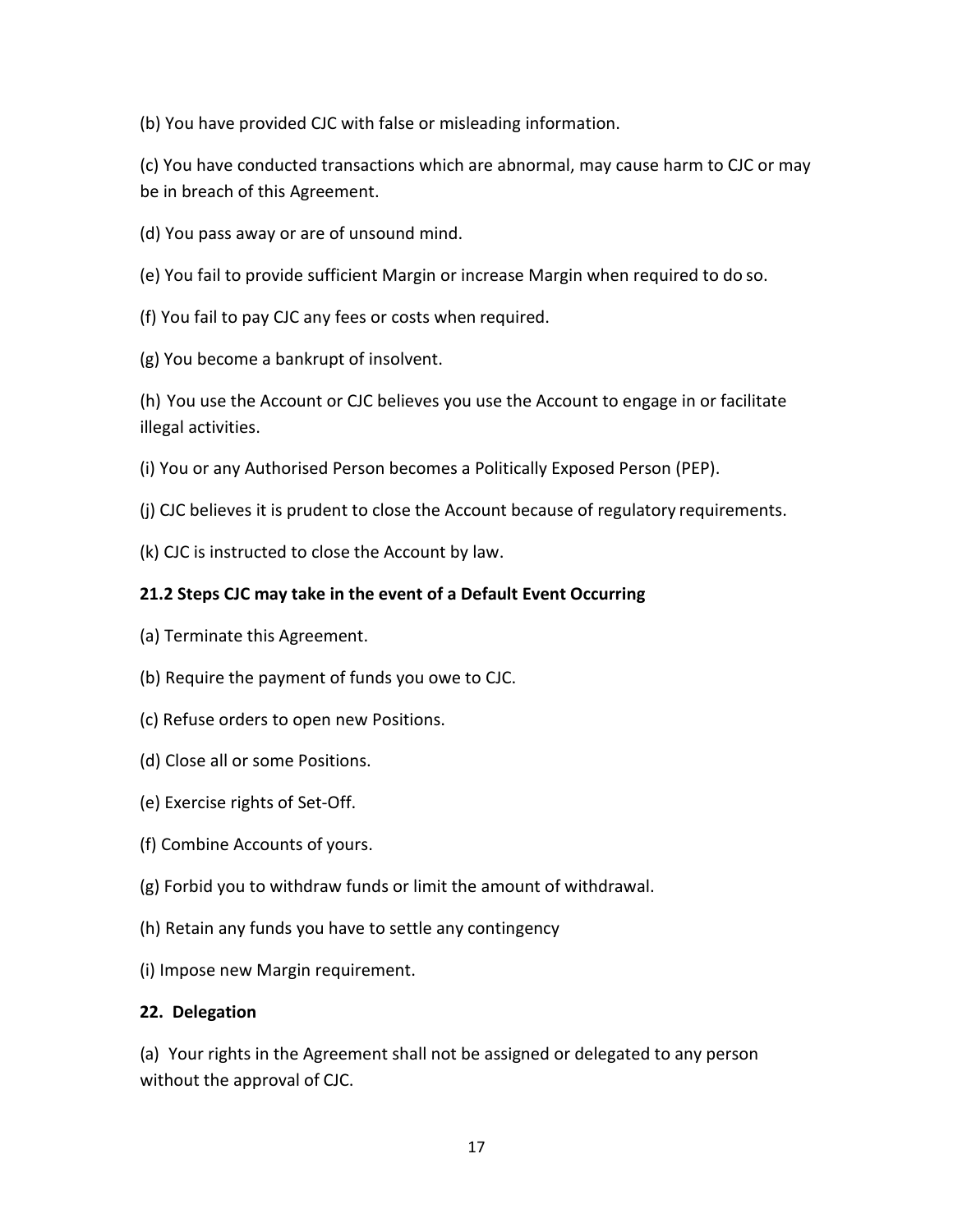(b) All Collateral deposited by you shall not be the subject of any charge, change in charge or the creation of a security interest.

(c) Without prejudice to Section 21 (a) above, CJC may assign or delegate its rights under this Agreement to any person or entity.

(d) CJC may reveal to any potential assignee any information in our relationship.

## **23. Amendment and Termination**

(a) This Agreement may be amended at any time by CJC. CJC will give you written notice. The latest version of the Agreement will be available on CJC's website and the latest version will be the governing document in relation to your relationship with CJC.

(b) If you object to the amendments, you must inform CJC within 14 days of the notification of amendment. Otherwise, it will be taken that you have agreed to the amendment. If you have informed CJC of your objection within the stipulated time, the amendments will not be applicable to you. In this case, your Account may be closed or suspended pending the resolution of this issue.

## **24. Termination**

(a) CJC may terminate this Agreement and close the Account by giving 30 days' notice.

(b) You may terminate this Agreement and close the account by giving CJC written notice. All Positions must be closed and all liabilities and obligations to CJC discharged and satisfied. CJC will endeavour to close the Account within a reasonable period.

(c) Upon notice of termination by either CJC or you, CJC reserves the right to not allow new Positions.

## **25. Acknowledgement, Warranties and Undertakings**

You warrant that in all aspects of your relationship with CJC, that:

- (a) All information provided to CJC is true, accurate and non-misleading.
- (b) You will comply with all applicable laws.
- (c) You are legally able to and are not under any binding which disallows you from entering into this Agreement.
- (d) You have obtained all necessary consents to enter into this Agreement.
- (e) Your affairs and assets are not subject to any liquidation proceedings.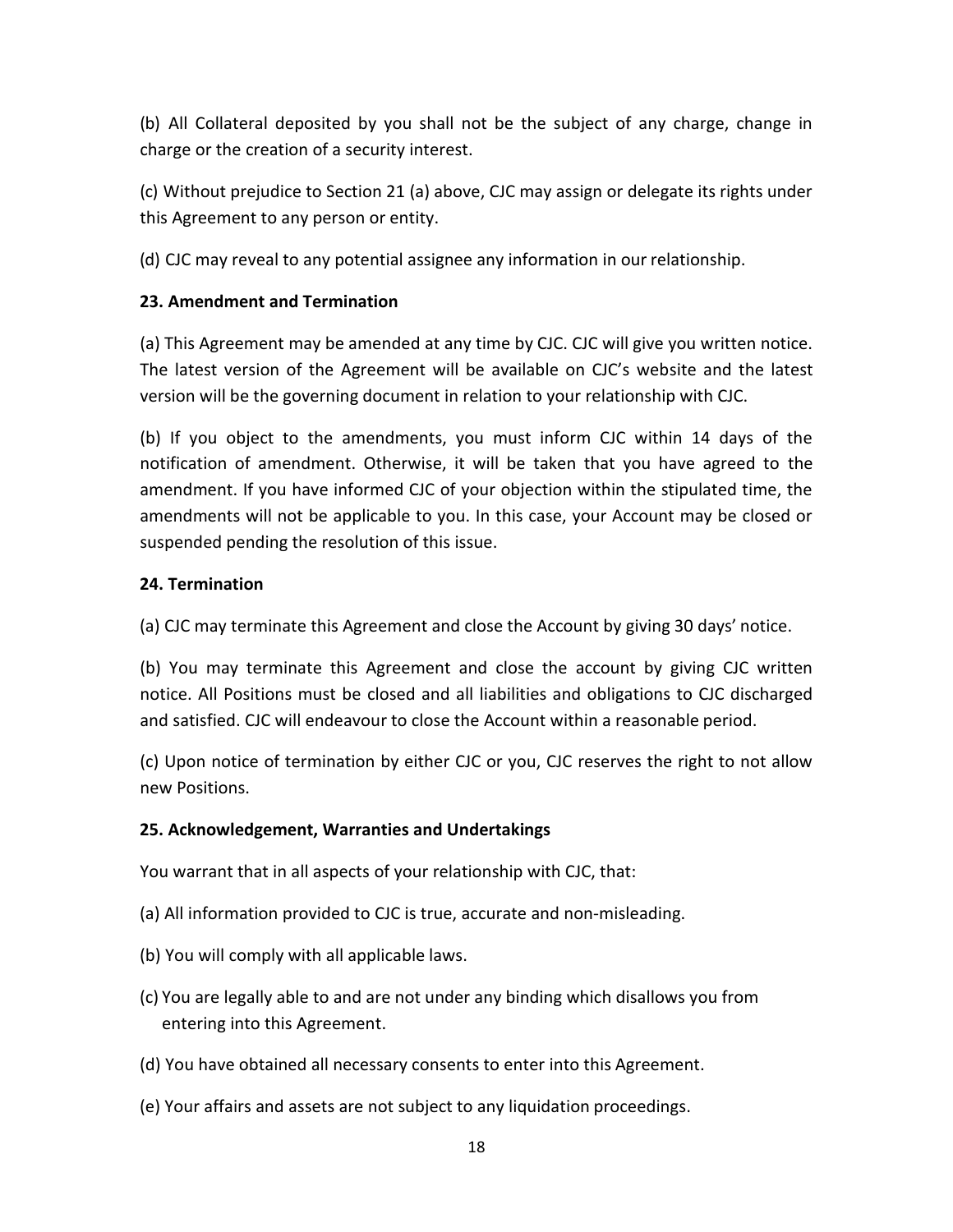(f) You are not a bankrupt or insolvent.

(g) Your opening of this account is in full compliance with your employer's rules and regulations.

(h) By accepting the terms of this client agreement, you agree that you will be contracted under CJC Markets located at Suite 602, 8 Help Street, CHATSWOOD NSW.

#### **31. Interpretation**

| <b>CJC</b>                 | <b>Means CJC Markets</b>                                                                                             |
|----------------------------|----------------------------------------------------------------------------------------------------------------------|
| Account                    | Means the account that a client has with CJC                                                                         |
| <b>Account Application</b> | Means the Account Application Section in this document                                                               |
| Agreement                  | Means this Client Services Agreement or any of its update<br>versions.                                               |
| Attorney                   | Means an attorney or any person authorised by law to<br>perform the task of an attorney.                             |
| <b>Authorised Person</b>   | Means a person who is authorised to act on the client's<br>behalf.                                                   |
| <b>Cessation Date</b>      | Means the date on which the Contract will cease to be<br>offered.                                                    |
| Collateral                 | Means the assets placed with CJC for the purpose of<br>margining.                                                    |
| Contract                   | Means the product that is offered by CJC.                                                                            |
| Default Event              | Means an event that is considered a default for the<br>purpose of this Agreement and is described in Section 22.     |
| Joint Account              | Means an Account where there is more than one holder.                                                                |
| Margin                     | Means the amount of funds that is required for the<br>opening of a Position.                                         |
| Margin Call                | Means the amount of funds that is needed to be added to<br>your current equity to allow the holding of the Position. |